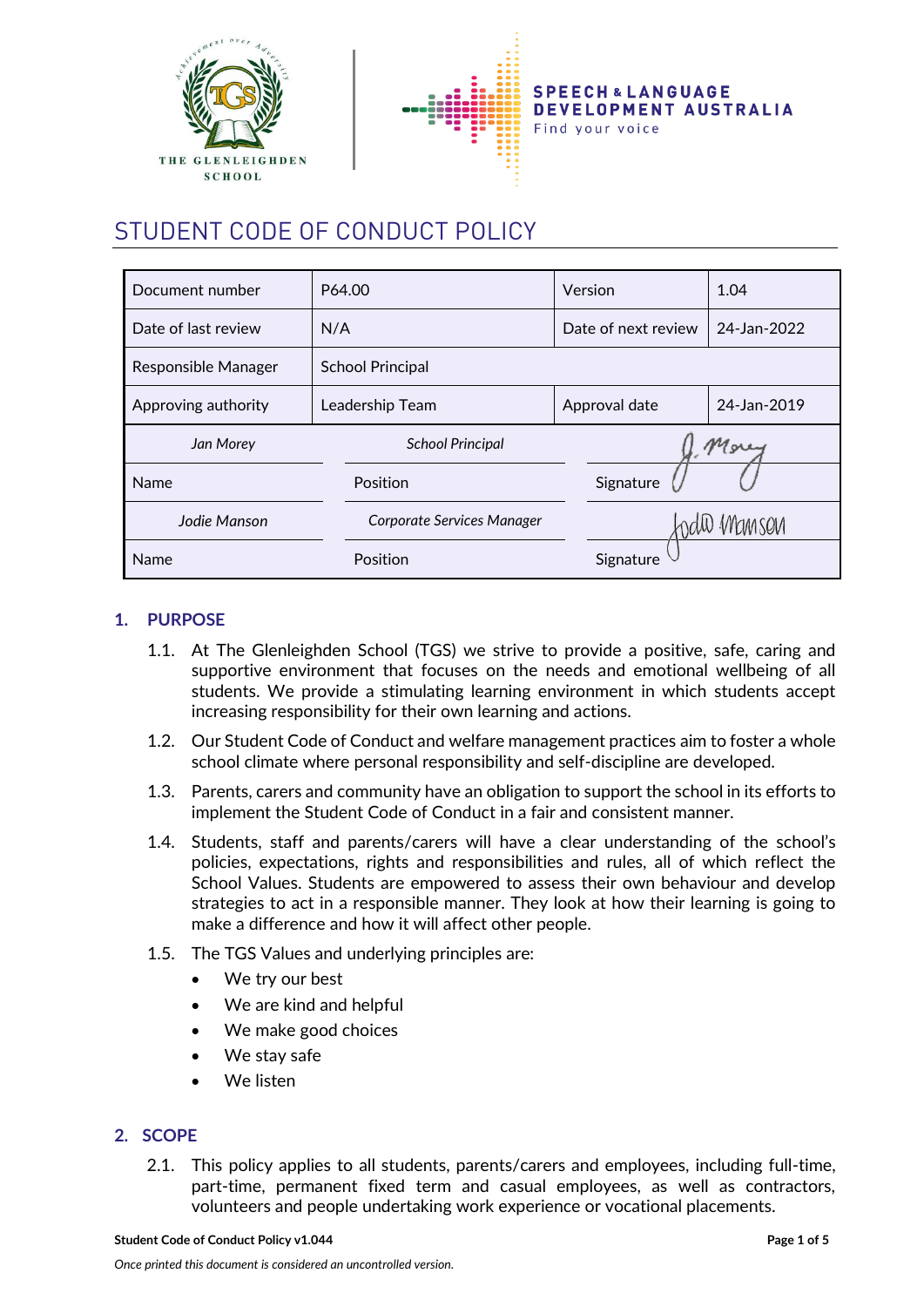# **3. REFERENCES**

- 3.1. Education (General Provisions) Act 2006
- 3.2. Education (General Provisions) Regulation 2006
- 3.3. Commonwealth Disability Discrimination Act 1992
- 3.4. Commonwealth Disability Standards for Education 2005
- 3.5. Positive Behaviour Policy

## **4. POLICY**

Students, teachers and parents/carers all have rights and responsibilities within this policy.

## **4.1. Rights**

A right is something which belongs to you and cannot be taken away by anyone. All other children, staff and parents/carers have the same rights.

- Students have the right to work, play and learn in a safe, friendly and supportive school environment in which they are able to develop their talents, interests and ambitions.
- Staff (including teachers, therapists and school assistants) have the right to work and teach in a safe, orderly and co-operative school environment.
- Parents and carers have the right to feel welcome and to know their children work, play and learn in a safe, friendly and supportive school environment.

#### **4.2. Responsibilities**

There are some things you should do without being told. Some of these things you do for others and some you do for yourself. These are responsibilities. Consequently:

All students attending TGS are expected to:

- demonstrate courtesy and respect for others;
- respect the property of others;
- remain within the safety and security of designated areas;
- care for themselves and the school environment;
- cooperate with staff and others in authority; and
- work, learn and play co-operatively together.

All staff at TGS are expected to:

- implement a whole school approach to discipline and behaviour support, including a planned approach for recognising and responding to appropriate and inappropriate behaviour;
- employ a range of appropriate strategies to manage children's behaviour;
- encourage positive, non-discriminatory relationships between all students; between staff and students; and apply school rules fairly, reasonably and consistently.

Parents/carers of students attending TGS are expected to:

- support the school in its efforts to maintain a safe, productive teaching and learning environment; and
- contribute positively to support plans that concern their child.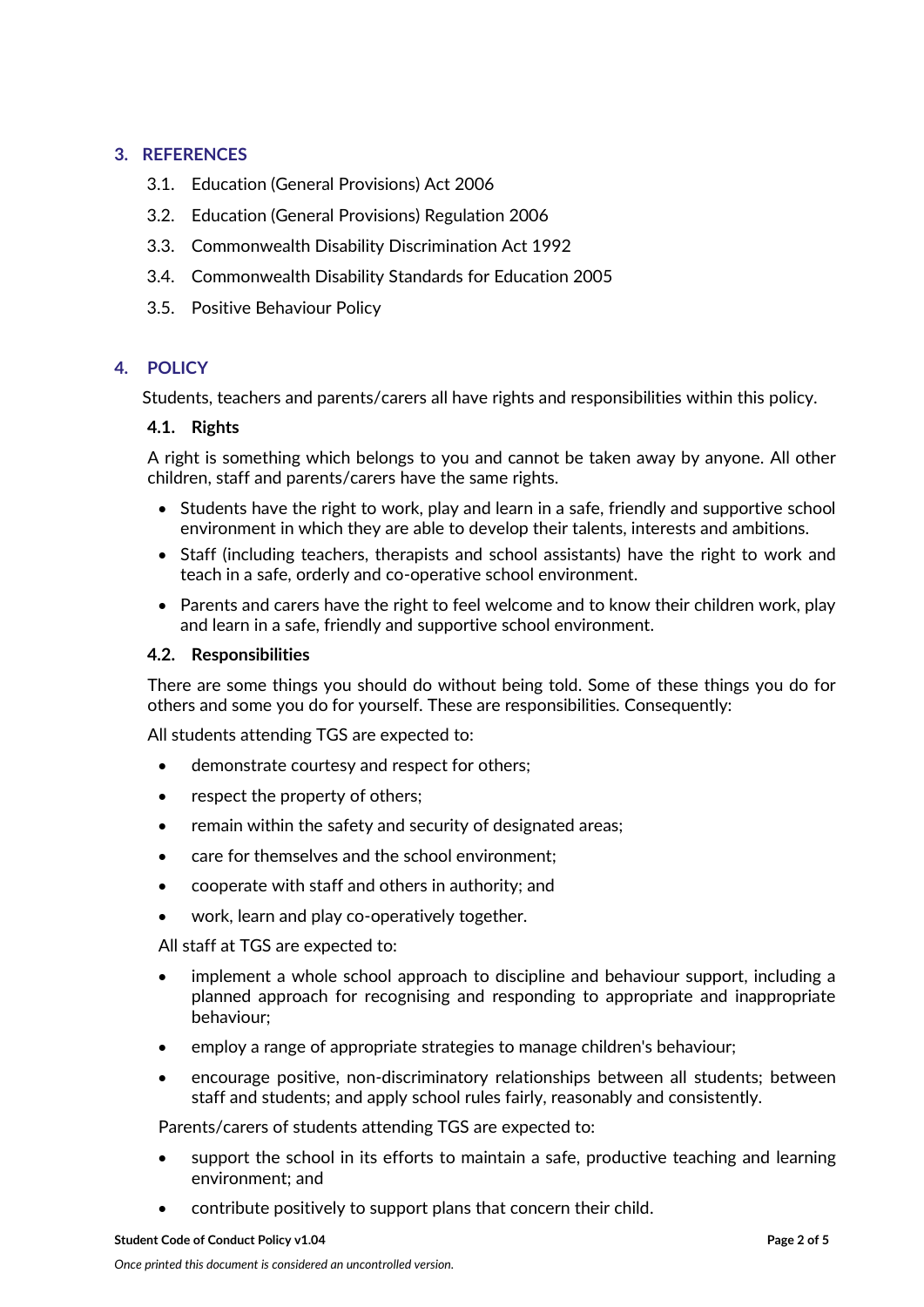All members of the school community must conduct themselves in a lawful, ethical, safe manner and have the responsibility to ensure nobody is denied their rights.

#### **4.3. Implementation**

The Principal and staff have the responsibility for developing and implementing strategies for the implementation of the Student Code of Conduct.

School values, rules and expectations will be clearly articulated to assist in the management of behaviour in all school programs and activities, whether these be on or off school premises.

Consequences for inappropriate behaviour will be established and consistently applied as outlined in the School's Responsible Behaviour Plan for Students. These consequences will be graded in severity. Emphasis will be on children being accountable for their own behaviour.

Each teacher will be responsible for developing and implementing classroom rules and strategies consistent with the school's Student Code of Conduct.

Replacement teachers will be supplied with a copy of the Student Code of Conduct. These teachers will support the Code as outlined.

All members of the school community will be fully informed of the school's behavioural expectations and the graded consequences which will apply.

The Principal has the power to suspend or expel a student as outlined under the School's Responsible Behaviour Plan for Students.

The School Leadership Team is responsible for monitoring the implementation of the Student Code of Conduct, evaluating its success and reporting to the school community.

#### **4.4. School Rules**

The students have the responsibility to work, learn and play to the best of their ability and to abide by the school rules that are based on the School Values and relate to the domains of safety, learning, communication and respect.

## **Safety:**

Safety in the classroom, playground and throughout the school environment is paramount.

To ensure this, students will keep ourselves and others safe by playing suitable games, using equipment properly and by playing in a safe manner.

Consequently, students will:

- Remain in the school grounds during school hours unless permission to leave has been granted
- Remain in classrooms unless given permission to leave
- Play safe games, ensuring everyone remains safe and personal space is acknowledged and maintained
- Follow the school procedures for entering and leaving the school grounds
- Refrain from carrying any dangerous objects or throwing objects
- Climb only on designated playground equipment

Students will move quietly and carefully between rooms and within the school grounds.

Consequently, students will:

- Walk when inside the buildings
- Walk around buildings and on pathways. (Walk in designated 'Walk' areas between buildings)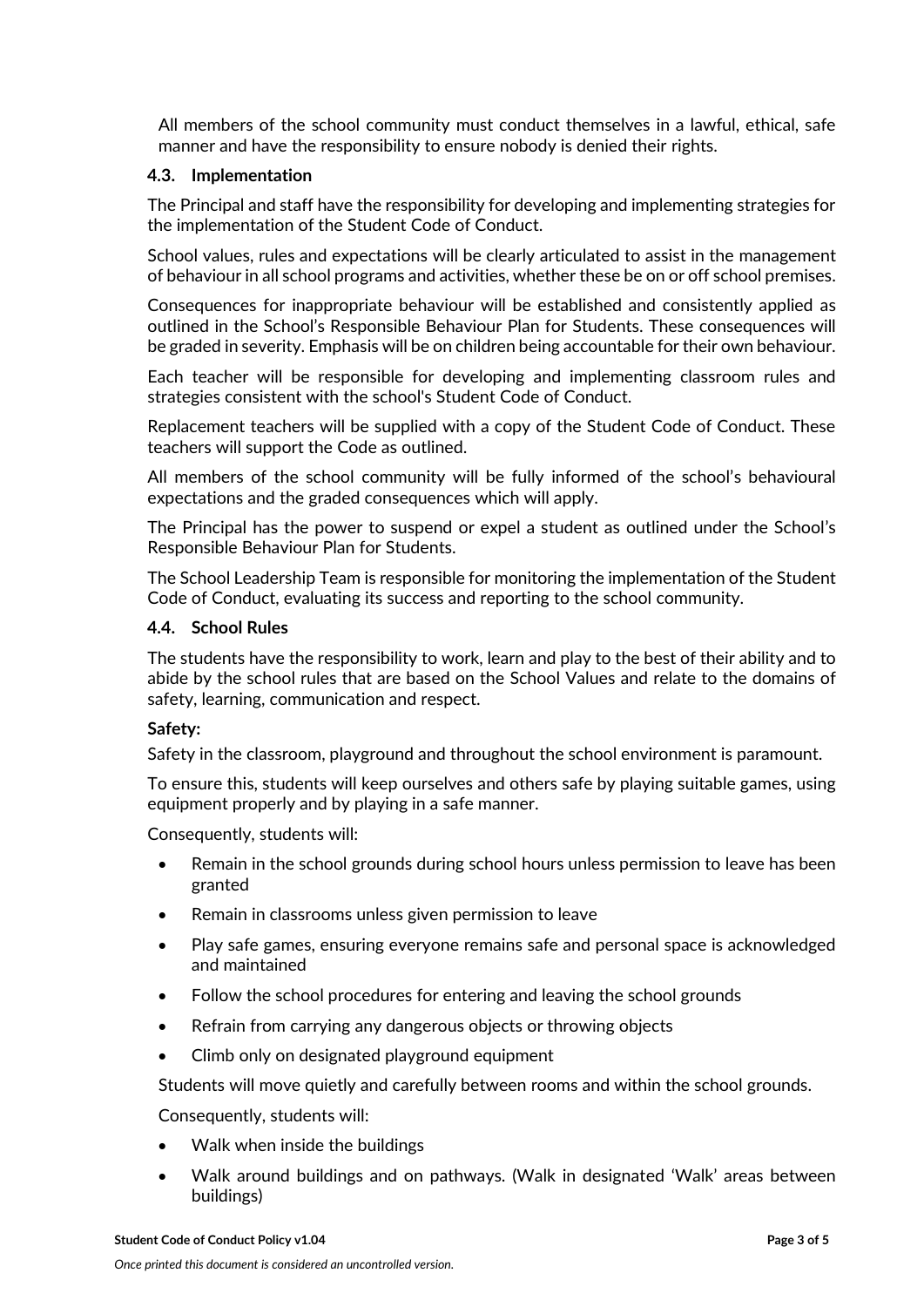- Take care when moving about outside and using equipment
- Move around the school in an orderly manner

## **Learning:**

Our school value, 'We try our best', is endorsed by members of the school community by setting a good example and co-operating with others. To ensure this is reinforced, students will:

- Be on time for school each day
- Respond to bells and directions promptly
- Work quietly and productively together
- Work to the best of our ability
- Follow classroom rules
- Co-operate with others and share equipment

## **Communicating – Communicate with one another:**

All members of TGS community are to show respect towards each other by means of positive communication by speaking politely and kindly to others and showing respect in the way we speak, listen and act.

To ensure this, students will:

- Use polite speech and good manners at all times
- Listen respectively to others
- Explain or demonstrate actions and feelings
- Treat everyone, including all visitors and helpers, with courtesy

## **Respect:**

To ensure everyone is treated respectively students will:

- Respect the teacher's right to teach and the students' right to learn without interference, disruption or distraction
- Wear the compulsory school uniform
- Respect the property of others and the school
- Follow instructions promptly
- Show care and thoughtfulness to others without teasing, bullying, violence, swearing, rude gestures, harassment or discrimination
- Care for the gardens, trees and environment
- Place litter in appropriate bins
- Maintain an appropriate standard of personal hygiene

We try to solve problems with others by ourselves, when the problem is one that we are expected to be able to handle. If we are unable to do this, we consult a teacher or staff member for advice.

To enable this, students will:

- Try to solve problems in a calm, sensible and fair manner
- Communicate clearly and effectively the grievance
- Ask a teacher or staff member should help be required